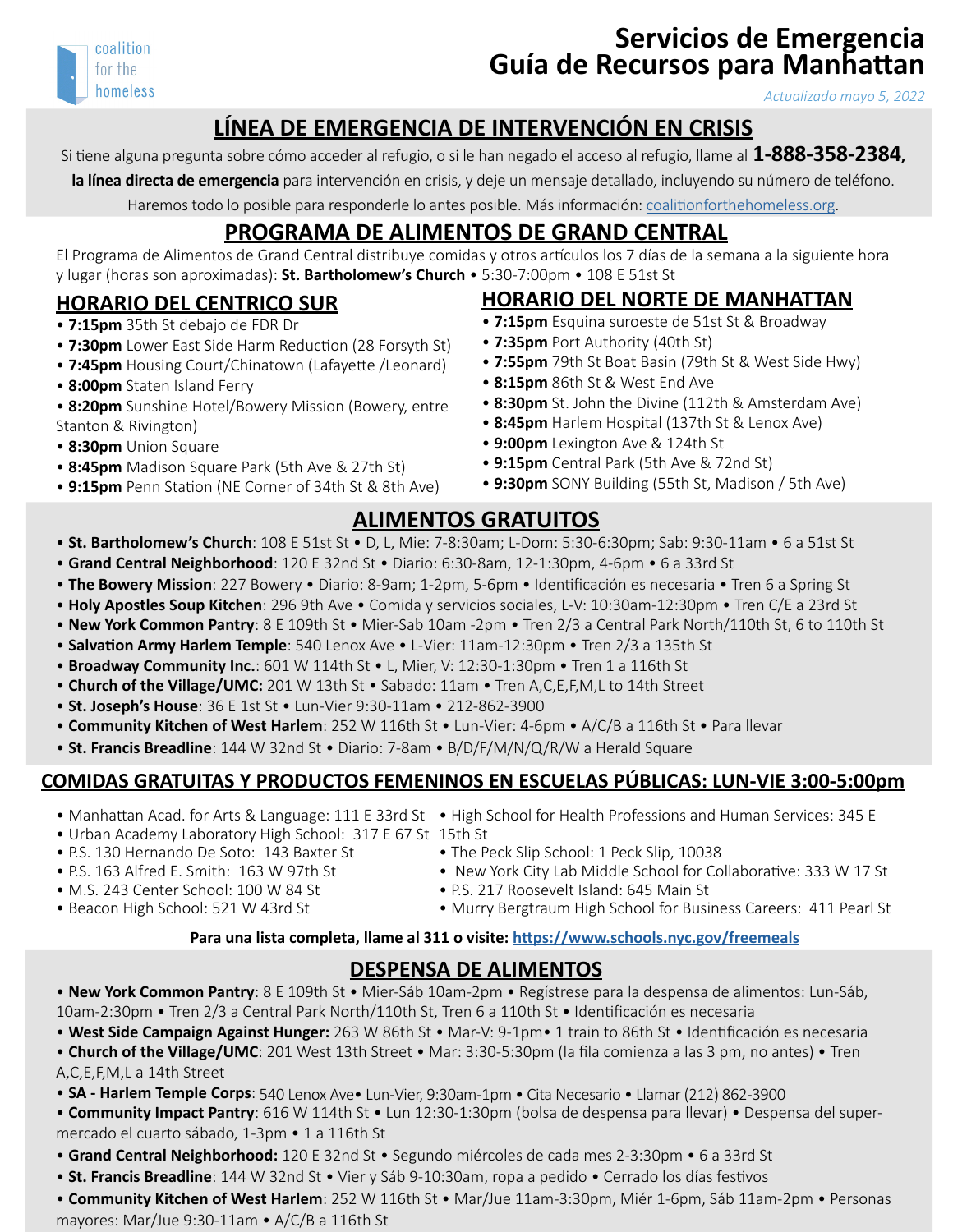#### **BANOS Y DUCHAS PUBLICAS**

# **BAÑOS**

• **St. Bart's Church**: En la 51 entre Park y Lexington • Lun-Dom 1:30-6:30pm

# **ROPA:**

- • **227 Bowery** Ropa: Mar, Mier a 8am
- **All Angels Ropa**: 251 West 80th St •
- Mar, Juev 8am to 12pm
- **St. Luke's Community Closet:** 485 Hudson St. Sab 3-4pm

# **DUCHAS**

• **All Angels Church**: 80th/Broadway • Mar & Jue • 8am-2pm • Primero llegado, primero atendido

• **Bowery Mission**: 227 Bowery • Registro 6:45am • Lun-Vie: 9:30am -12pm (solo hombres), Jue: 9:30-12pm (solo mujeres)

• **Next Step Community Church** • 360 Schermerhorn St, Brooklyn • Duchas: Martes: 10am-12pm (Hombres y Mujeres) • Ropa/artículos de aseo

• **POTS** • 2759 Webster Ave, Bronx • Lun-Vie: 8 -11am

Artículos de aseo/calcetines • **NY Common Pantry** • 8 East 109th St • Duchas y lavadero Lun, Miér, Juev,

Vier 9:30am-1pm, registro 10:30am; cortes de pelo Juev, registro 10am

#### **SERVICIOS LEGALES**

• **POTS - Part of the Solution Legal Clinic**: 2759 Webster Ave, Bronx • Llame al 718.220.4892 y deje un mensaje o envíe un correo electrónico a legalclinic@potsbronx.org.

• **Legal Aid's Access to Benefits (A2B) Helpline**: 888-663-6880 •L-V •10:00 a.m. to 3:00 p.m.

# **CENTROS DE ACOGIDA**

# **ADULTOS**

• **New York City Rescue Mission**: 90 Lafayette St • Abierto diario • Mujeres admitidas 3-4:45pm • Hombres admitidos 4-5:00pm • Tren 6 a Canal St

• **Main Chance**: 120 E 32nd St • Abierto 24 horas • Hombres y Mujeres • Tren 6 a 33rd St

• **Olivieri Center for Homeless**: 257 West 30th Street • 212-947-3211 • Abierto 24/7 • A/C/E a Penn Station

# **YOUTH**

• **St. Lukes Art & Acceptance - LGBTQ+**: Jóvenes de 16-29 años • 653 Greenwich St • 212-924-0562 • Sab 4pm-7pm • A/C/B/D a West 4th-Washington Square

• **Safe Horizon – Uptown**: 209 W 125th • (212) 695-2220 • Lun-Mar & Jueves-Vier: 12pm-5pm; Admision limitada por 18- 24 años 10:30am-3:30pm; menores ilimitado • Trenes 2/3/A/B/C/D a 125th St

• **Safe Horizon - Lower East Side:** 33 Essex St • (646) 602-6404 • Lun, Mar, Juev, Vier: 12-5pm • Admision limitada por 18- 24: 10:30am-4pm; menores ilimitado • J/M/Z a Essex St, F a E Broadway

• **Ali Forney Center-LGBTQ**: 321 W 125th St • (212) 208-0574 • Admision: L-D 10am-6pm • Horas por la noche: L-V 8pm-8am • solo menores de 18 anos• Lunes a 2pm por reservacion para una semana • Cena: 8:30pm • 2/3/A/B/C/D to 125th St

- **The Door:** 555 Broome St ststewart@door.org Abierto: Lun-Vier: 11am-6pm C/E to Spring St
- **New Alternatives- LGBTQ**: 410 W 40th St L-V: 4pm-6pm; comida para llevar• Dom; 6-7pm; Suministro de higiene

#### **REFUGIO**

#### **HOMBRES ADULTOS INDIVIDUALES**

• **30th Street Men's Shelter** • 400-430 E 30th St • (212) 481-0771 • Admisión abierto 24 horas • Tren 6 a 28th St • Solamente Hombres

#### **MUJERES ADULTAS INDIVIDUALES**

• **Brooklyn Women's Shelter** • 116 Williams Ave • (718) 483-7700 • Admisión abierto 24 horas • C a Liberty Ave • Solamente Mujeres

#### **PAREJAS ADULTAS / FAMILIAS SIN HIJOS MENORES**

• **Adult Family Intake Center (AFIC)** • 400-430 E 30th St (at 29th St & 1st Ave) • (212) 481-4704 • Abierto 24 horas • Tren 6 a 28th St • Oficina de aplicación para parejas adultas SIN niños menores

#### **FAMILIAS CON HIJOS MENORES**

• **PATH** • 151 E 151st (Bronx) • (917) 521-3900 • Open 24 hours • 2/4 to 149th St/Grand Concourse • Solo para familias con niños menores de 21 años o una familia embarazada

#### **CENTROS DE SALUD**

- **Broadway Presbyterian**: 601 West 114th St. 718-943-1341 Lun & Mie: 12:30-5pm Cita no es necesaria
- **All Angels:** 251 West 80th St., 718-943-1341 Martes y Jueves: 9am-1pm Cita no es necesaria
- **Third Street Primary Care**: 8 E 3rd St. 212-533-8400 Ext: 165/122 Lun-Vie: 8am-4pm Cita no es necesaria
- **New Providence Primary Care**: 222 E 45th St. 212-661-8934 Ext: 264 Lun-Vie: 8am-4pm Cita si es necesaria
- **Fort Washington Primary Care**: 651 W 168th St. 212-740-1780 Ext: 234 Lun-Vie: 9am-5pm Cita no es necesaria
- **Callen-Lorde**  356 W 18th St.: 212-271-7200 Abierta Lun-Vie 9-3pm Cita si es necesaria
- • **Housing Works-Cylar Cmmty**: 743-749 E 9th St. 718-277-0386 L-V: 9am-5pm Cita no es necesaria